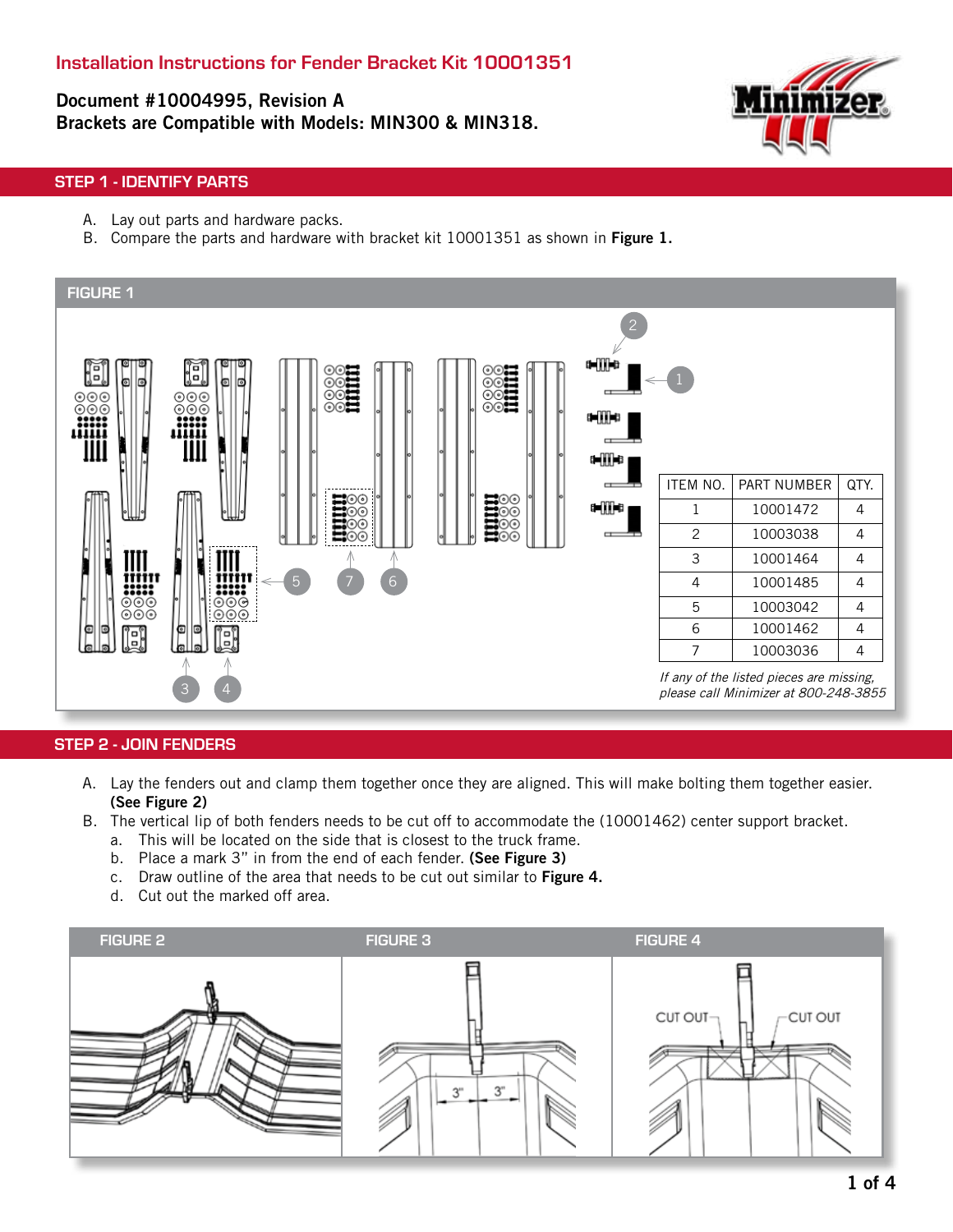# Document #10004995, Revision A Brackets are Compatible with Models: MIN300 & MIN318.



C. Make sure the center bracket and the trim plate *(if purchased)* are centered between the two fenders. (See Figure 5)

Tip: The center bracket (10001462) "V" should be facing down.

- a. Drill eight holes through the fender and trim plate from the bottom using the holes in the (10001462) center bracket as a guide.
- b. Use eight  $5/16$ " x 1" bolts to bolt the fenders, trim plate, and center bracket together.
- c. Use eight 5/16" nuts provided with the kit on the underside of the fenders.
- d. Recommended torque is 10-15 ft.-lbs.

Tip: Start with the bolts closest to the truck frame and work towards the outside.

#### STEP 3 - DETERMINE SIZE OF SPACERS AND POSITION FENDERS

- A. Confirm the total suspension travel distance. This is used to determine the clearance required between the fender and the tire.
	- a. For air suspension systems, dump the air bags and confirm it is the lowest point of travel.
		- i. Understand that some air suspension designs may cause the wheels to roll closer to the fender (roll forward) as the
			- suspension deflates. In order to make sure the fenders are

centered on the tires, test the suspension in the inflated and deflated positions to determine the best positioning so that the fenders are centered over the tires in the inflated position.

- ii. For air suspensions with travel exceeding 6", a travel stop may need to be installed to reduce required clearance between the fenders and tires. This will also improve alignment and 5th wheel plate clearance. (Please call Minimizer @ 800-248-3855 for questions regarding this issue).
- b. For spring systems, measure the distance between the spring assembly and the bump stops on the frame and record the measurement.
- B. Place the fenders on spacer blocks above the tires.
	- a. In most applications 1.5" of tire clearance is best.
	- b. The goal is to ensure the fender does not rub the tire.
		- i. The minimum clearance recommended is ¾" above the maximum travel point of the suspension system.
	- c. For an air suspension system, place a ¾" to 1.5" thick board on top of the tires after the air is released from the airbags. (See Figure 6)
	- d. For spring suspensions use spacer material that is ¾" to 1.5" thicker than the measurement recorded above.
- C. For trucks with air suspension, raise and lower the suspension to confirm the clearance between the fenders and wheels and that the fenders will be centered front to rear when the air suspension is inflated.

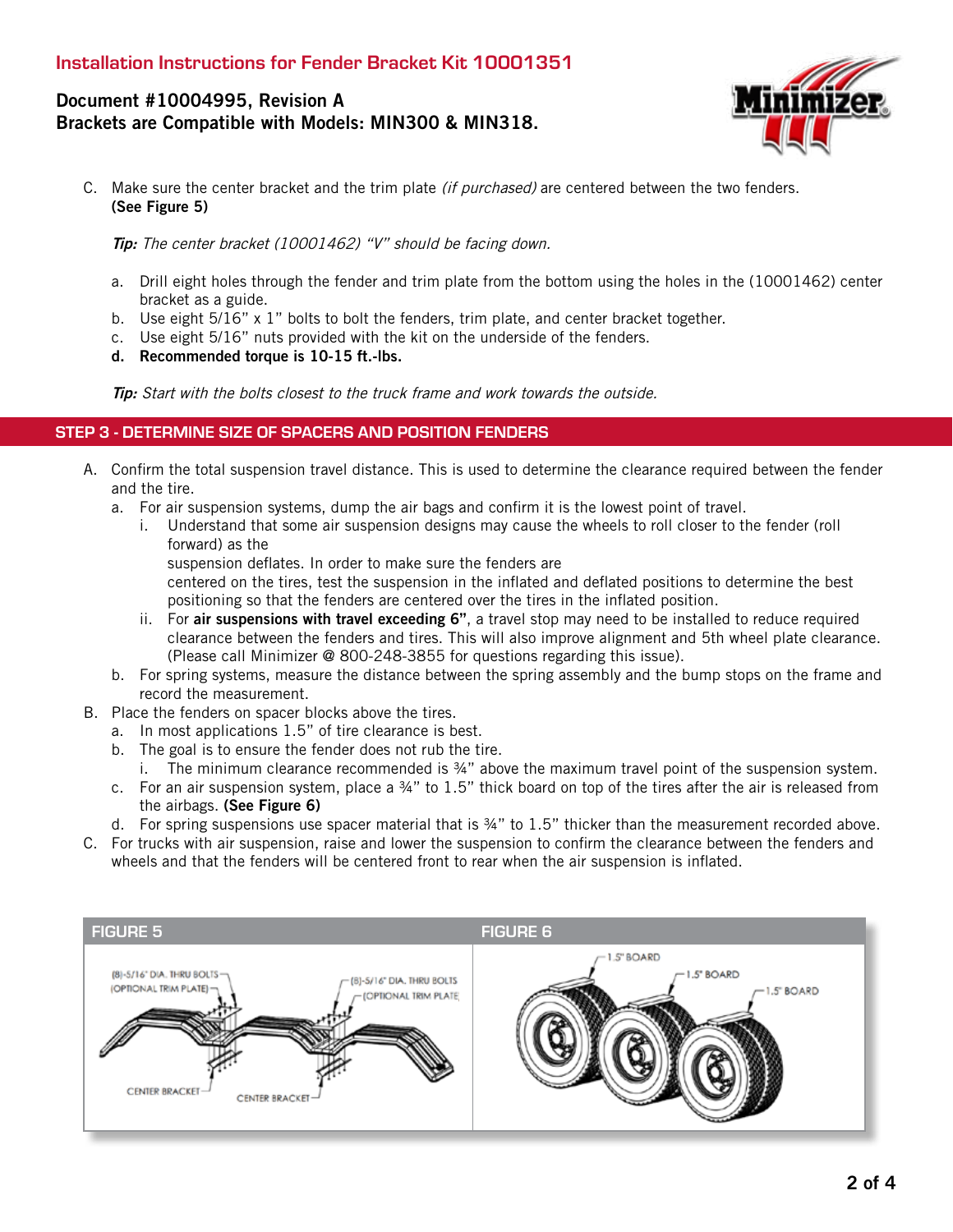# Installation Instructions for Fender Bracket Kit 10001351

# Document #10004995, Revision A Brackets are Compatible with Models: MIN300 & MIN318.



# STEP 4 - POSITION BRACKETS

- A. With the fenders in position, mark and test fit the brackets where they will attach to the frame.
- B. If possible, use existing bolt holes in the frame to attach the front and rear (10001464) poly brackets.

**Tip:** It is common for the front bracket to align with the existing quarter fender holes.

- C. If possible, use existing bolt holes in the frame to attach a steel plate (not supplied) for the center bracket and weld the bracket to the plate. (See Figure 7)
	- a. Plate should be a minimum of 1/4" thick.
- D. Another option is to weld the bracket directly to the frame

#### Warning: Review vehicle owner's manual before welding directly to the frame.

- E. If possible, position the mounting brackets low on the fender so they are no more than 15" from the bottom. (See Figure 8)
	- a. Brackets mounted 8-12" from the edge is optimal.
	- b. The goal is to reduce the risk of the leading edge of the fender from blowing back against the tire during high wind.

Tip: If the front fender bracket is mounted higher than 15", refer to the link below for further suggestions on adding additional support http://www.minimizer.com/instructions.html

#### NOTES:

- Round spacers are supplied to hold the (10001472) swivel bracket away from the frame when needed. In some cases, frame components may interfere with the required bracket location and require a spacer. (See Figure 9)
- USE SPACERS ONLY WHEN NECESSARY! The ideal installation is to mount the (10001472) swivel bracket directly to the frame using no spacers.
- If using the mounting hole inside the pipe of the swivel bracket, the excess flat steel may be trimmed off to provide a cleaner look.

## STEP 5 - ATTACH BRACKETS TO TRUCK FRAME

- A. Once the front bracket is in position with the fender, tighten the 5/8" x 4-1/2" bolt that goes through the (10001472) swivel bracket to attach the swivel securely to the frame. (See Figure 10)
	- a. Recommended torque is 160-170 ft-lbs.

# FIGURE 7



### FIGURE 8



FIGURE 9



### FIGURE 10